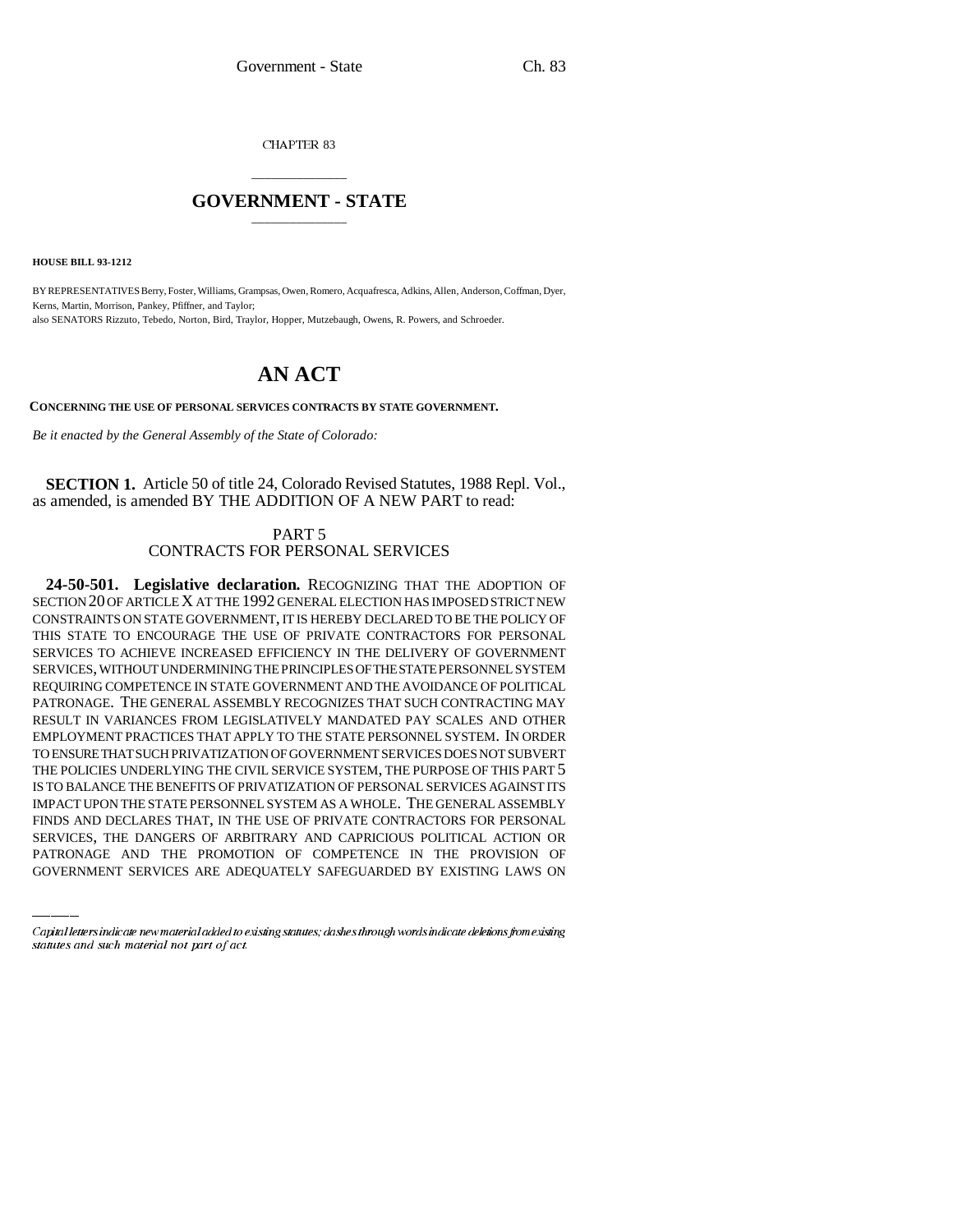PUBLIC PROCUREMENT, PUBLIC CONTRACTS, FINANCIAL ADMINISTRATION, EMPLOYMENT PRACTICES, ETHICS IN GOVERNMENT, LICENSURE, CERTIFICATION, OPEN MEETINGS, OPEN RECORDS, AND THE PROVISIONS OF THIS PART 5. RECOGNIZING THAT THE ULTIMATE BENEFICIARIES OF ALL GOVERNMENT SERVICES ARE THE CITIZENS OF THE STATE OF COLORADO, IT IS THE INTENT OF THE GENERAL ASSEMBLY THAT PRIVATIZATION OF GOVERNMENT SERVICES NOT RESULT IN DIMINISHED QUALITY IN ORDER TO SAVE MONEY.

**24-50-502. Definitions.** AS USED IN THIS PART 5, UNLESS THE CONTEXT OTHERWISE REQUIRES:

(1) "CONTRACT" MEANS ANY TYPE OF STATE AGREEMENT, REGARDLESS OF WHAT IT MAY BE CALLED, FOR THE ACQUISITION OF SERVICES.

(2) "PERSONAL SERVICES" MEANS SERVICES ACQUIRED FOR THE STATE'S DIRECT BENEFIT IN ITS OPERATIONS.

(3) "PURCHASED SERVICES" MEANS THE ACQUISITION OF SERVICES WHICH DIRECTLY BENEFIT SPECIFIC GROUPS OR INDIVIDUALS IN THE PUBLIC AT LARGE AS DEFINED BY LAW, FROM PUBLIC OR PRIVATE ENTITIES LICENSED, CERTIFIED, OR OTHERWISE AUTHORIZED BY STATUTE TO PROVIDE SUCH SERVICES.

(4) "SERVICES" MEANS THE FURNISHING OF LABOR, TIME, OR EFFORT.

**24-50-503. Personal services contracts implicating state personnel system no separation of existing classified employees.** (1) CONTRACTS FOR PERSONAL SERVICES THAT CREATE AN INDEPENDENT CONTRACTOR RELATIONSHIP AND THAT ARE NOT AUTHORIZED UNDER THE PROVISIONS OF SECTION 24-50-504 ARE NEVERTHELESS PERMISSIBLE UNDER THIS SECTION TO ACHIEVE INCREASED EFFICIENCY IN THE DELIVERY OF GOVERNMENT SERVICES WHEN THE STATE PERSONNEL DIRECTOR DETERMINES THAT ALL OF THE FOLLOWING CONDITIONS ARE MET:

(a) THE CONTRACTING AGENCY CLEARLY DEMONSTRATES THAT THE PROPOSED CONTRACT WILL RESULT IN OVERALL COST SAVINGS TO THE STATE AND THAT THE ESTIMATED SAVINGS WILL NOT BE ELIMINATED BY CONTRACTOR RATE INCREASES DURING THE TERM OF THE CONTRACT, SUBJECT TO THE FOLLOWING:

(I) IN COMPARING COSTS, THERE SHALL BE INCLUDED THE STATE'S COST OF PROVIDING THE SAME SERVICE AS PROPOSED BY A CONTRACTOR. THE STATE'S COSTS SHALL INCLUDE THE SALARIES AND BENEFITS OF STAFF THAT WOULD BE NEEDED AND THE COST OF SPACE, EQUIPMENT, AND MATERIAL NEEDED TO PERFORM THE FUNCTION.

(II) IN COMPARING COSTS, THERE SHALL NOT BE INCLUDED THE STATE'S INDIRECT OVERHEAD COSTS UNLESS THE COSTS CAN BE ATTRIBUTED SOLELY TO THE FUNCTION IN QUESTION AND WOULD NOT EXIST IF THAT FUNCTION WERE NOT PERFORMED IN STATE SERVICE. FOR SUCH PURPOSE, "INDIRECT OVERHEAD COSTS" MEANS THE PRO RATA SHARE OF EXISTING ADMINISTRATIVE SALARIES AND BENEFITS, RENT, EQUIPMENT COSTS, UTILITIES, AND MATERIALS.

(III) IN COMPARING COSTS, THERE SHALL BE INCLUDED IN THE COST OF A CONTRACTOR PROVIDING A SERVICE ANY CONTINUING STATE COSTS THAT WOULD BE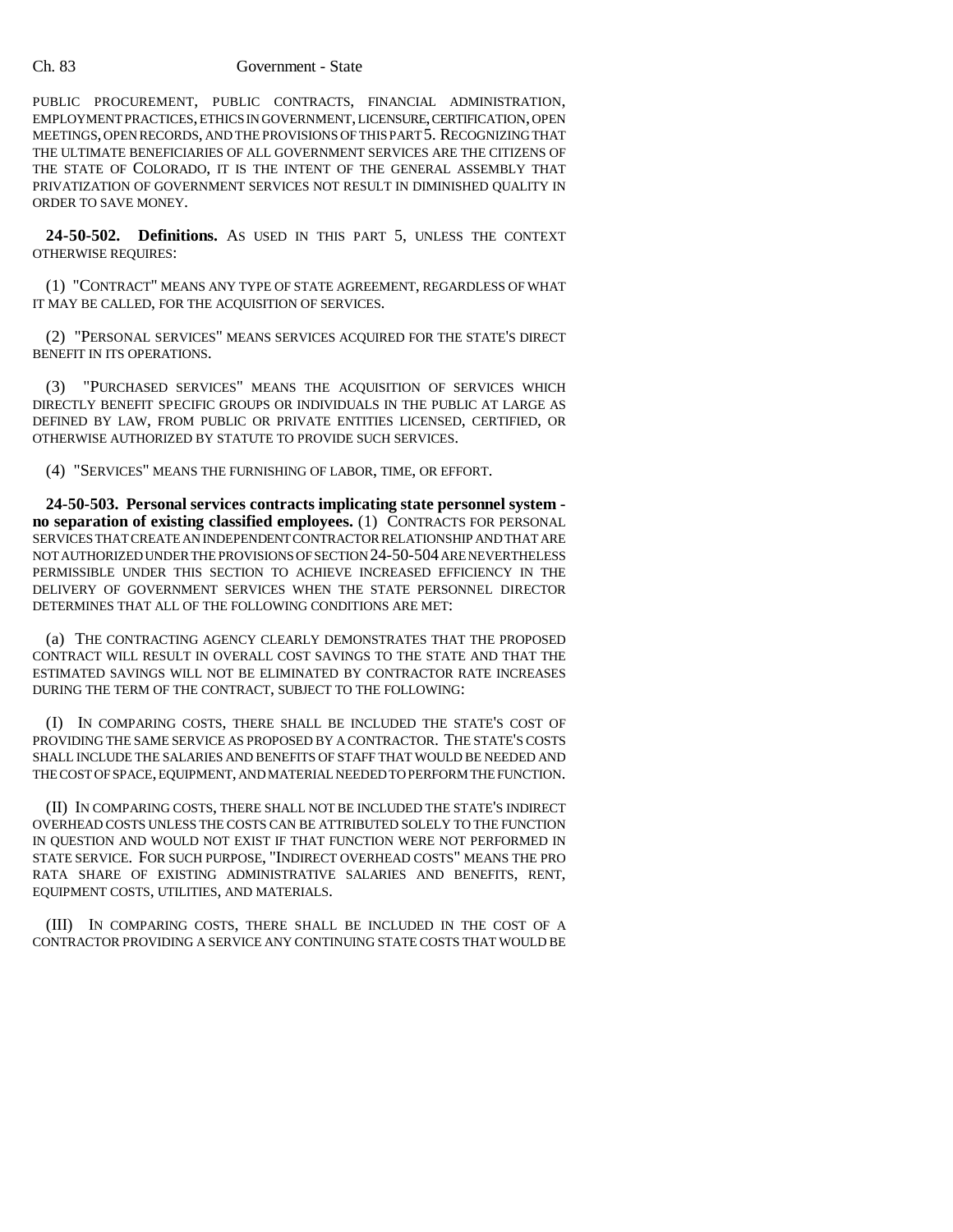DIRECTLY ASSOCIATED WITH THE CONTRACTED FUNCTION. THESE CONTINUING STATE COSTS SHALL INCLUDE, BUT NEED NOT BE LIMITED TO, THOSE FOR INSPECTION, SUPERVISION, AND MONITORING.

(IV) IN COMPARING COSTS, THERE SHALL NOT BE INCLUDED ANY SAVINGS TO THE STATE ATTRIBUTABLE TO LOWER HEALTH INSURANCE BENEFITS PROVIDED BY THE CONTRACTOR.

(b) THE CONTRACTING AGENCY CLEARLY DEMONSTRATES THAT THE PROPOSED CONTRACT WILL PROVIDE AT LEAST THE SAME QUALITY OF SERVICES AS THAT OFFERED BY THE CONTRACTING AGENCY.

(c) THE CONTRACT INCLUDES SPECIFIC PROVISIONS PERTAINING TO THE QUALIFICATIONS OF THE STAFF THAT WILL PERFORM THE WORK UNDER THE CONTRACT.

(d) THE CONTRACT CONTAINS NONDISCRIMINATION PROVISIONS REQUIRED BY LAW TO BE INCLUDED IN STATE CONTRACTS.

(e) THE CONTRACT CONTAINS PROVISIONS FOR TERMINATION BY THE STATE FOR BREACH OF THE CONTRACT BY THE CONTRACTOR.

(f) THE POTENTIAL ECONOMIC ADVANTAGE OF CONTRACTING IS NOT OUTWEIGHED BY THE PUBLIC'S INTEREST IN HAVING A PARTICULAR FUNCTION PERFORMED DIRECTLY BY STATE GOVERNMENT. IN ASSESSING THE PUBLIC'S INTEREST, THE STATE PERSONNEL DIRECTOR SHALL TAKE INTO ACCOUNT:

(I) THE CONSEQUENCES AND POTENTIAL MITIGATION OF IMPROPER OR FAILED PERFORMANCE BY THE CONTRACTOR;

(II) WHETHER PERFORMANCE OF THE CONTRACT INVOLVES THE IMPROPER DELEGATION OF A POLICY-MAKING FUNCTION;

(III) THE EXTENT TO WHICH THE CONTRACTING PRESERVES THE PRINCIPLES OF COMPETENCE IN GOVERNMENT AND THE AVOIDANCE OF POLITICAL PATRONAGE. FOR SUCH PURPOSE, THERE SHALL BE CONSIDERED THE APPLICABILITY OF OTHER LAWS, INCLUDING THOSE AS ENUMERATED IN SECTION 24-50-505, THAT AID IN SAFEGUARDING THE FUNDAMENTAL PRINCIPLES UNDERLYING THE STATE PERSONNEL SYSTEM.

(2) THE STATE PERSONNEL DIRECTOR SHALL NOT APPROVE A PERSONAL SERVICES CONTRACT UNDER THIS SECTION IF THE CONTRACT WOULD RESULT DIRECTLY OR INDIRECTLY IN THE SEPARATION OF CERTIFIED EMPLOYEES FROM STATE SERVICE. HOWEVER, NOTHING CONTAINED IN THIS SECTION SHALL BE CONSTRUED TO PREVENT THE SEPARATION OF CERTIFIED EMPLOYEES FROM STATE SERVICE PURSUANT TO ANY OTHER PROVISION OF LAW, INCLUDING BUT NOT LIMITED TO THE PROVISIONS OF SECTION 24-50-124, FOR REASONS OTHER THAN PRIVATIZATION.

**24-50-504. Personal services contracts not implicating state personnel system.** (1) PERSONAL SERVICES CONTRACTS FOR EMPLOYEES OR INDEPENDENT CONTRACTORS ARE PERMISSIBLE WHEN THE FUNCTIONS CONTRACTED ARE OTHERWISE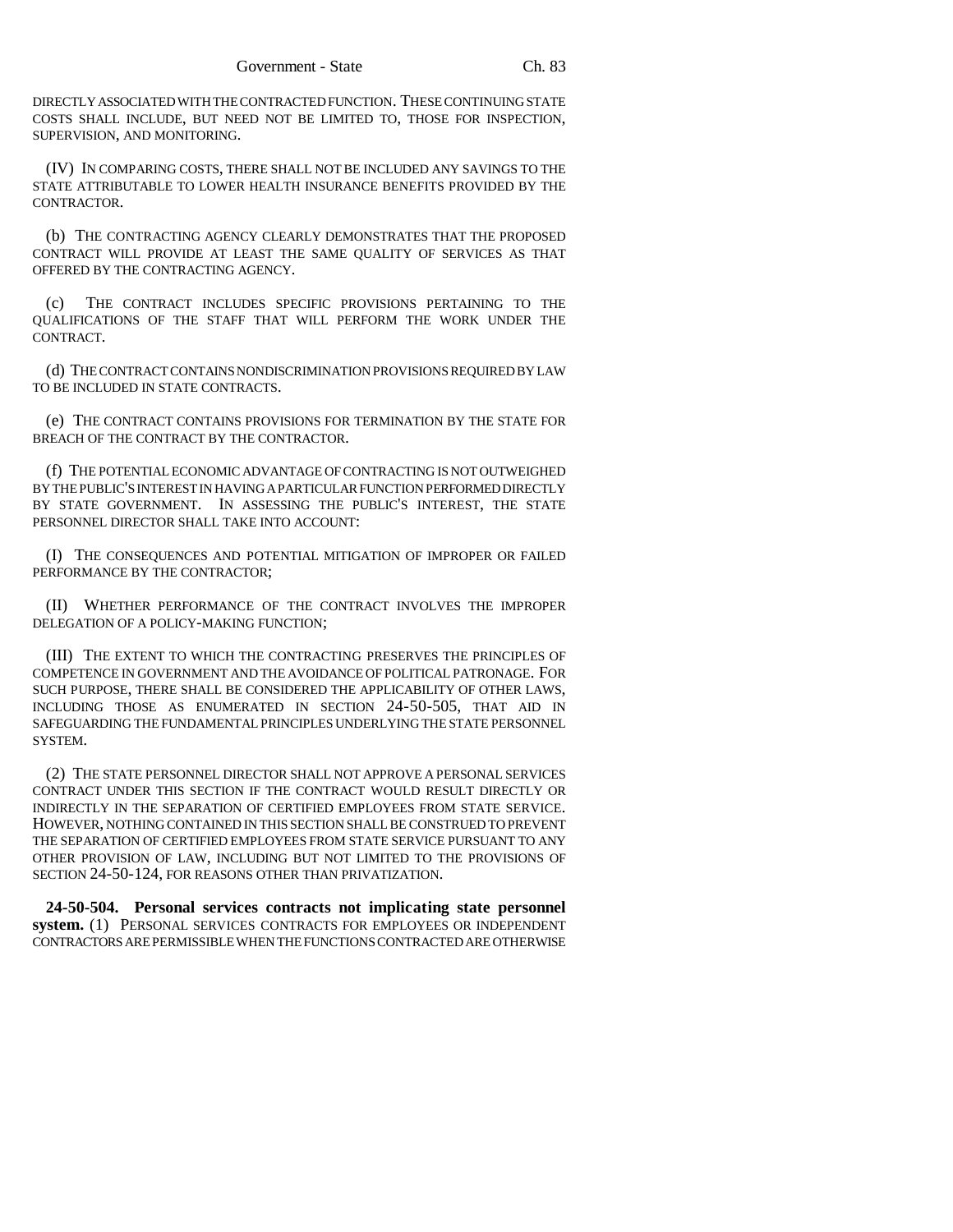## Ch. 83 Government - State

PERFORMED BY PERSONS EXEMPT FROM CIVIL SERVICE BY SECTION 13 OF ARTICLE XII OF THE STATE CONSTITUTION OR BY STATUTES ENACTED PURSUANT THERETO.

(2) PERSONAL SERVICES CONTRACTS THAT CREATE AN INDEPENDENT CONTRACTOR RELATIONSHIP ARE PERMISSIBLE WHEN THE STATE PERSONNEL DIRECTOR DETERMINES THAT ANY OF THE FOLLOWING CONDITIONS ARE MET:

(a) THE CONTRACT IS FOR AN EXISTING STATE PROGRAM THAT HAS NEVER BEEN PERFORMED BY EMPLOYEES IN THE STATE PERSONNEL SYSTEM, OR THE CONTRACT IS FOR AN EXISTING STATE PROGRAM THAT INVOLVES DUTIES SIMILAR TO DUTIES CURRENTLY OR PREVIOUSLY PERFORMED BY CLASSIFIED EMPLOYEES BUT THE CONTRACTED PROGRAM IS DIFFERENT IN SCOPE OR POLICY OBJECTIVES FROM THE PROGRAMS CARRIED OUT BY SUCH CLASSIFIED EMPLOYEES. FOR THE PURPOSES OF THIS PARAGRAPH (a), AN "EXISTING STATE PROGRAM" IS A STATE PROGRAM THAT WAS IN EFFECT AND PERFORMED BY CONTRACT PRIOR TO THE EFFECTIVE DATE OF THIS ACT.

(b) THE CONTRACT IS FOR A NEW STATE PROGRAM, AND THE GENERAL ASSEMBLY HAS STATUTORILY AUTHORIZED THE PERFORMANCE OF THE PROGRAM BY INDEPENDENT CONTRACTORS. A PROGRAM IS NOT A NEW STATE PROGRAM WITHIN THE MEANING OF THIS PARAGRAPH (b) SOLELY BECAUSE IT IS PERFORMED AT A NEW FACILITY OR LOCATION.

(c) THE SERVICES CONTRACTED ARE NOT AVAILABLE WITHIN THE STATE PERSONNEL SYSTEM, CANNOT BE PERFORMED SATISFACTORILY BY EMPLOYEES OF THE STATE PERSONNEL SYSTEM, OR ARE OF SUCH A HIGHLY SPECIALIZED OR TECHNICAL NATURE THAT THE NECESSARY EXPERT KNOWLEDGE, EXPERIENCE, AND ABILITY ARE NOT AVAILABLE THROUGH THE STATE PERSONNEL SYSTEM.

(d) THE SERVICES ARE INCIDENTAL TO A CONTRACT FOR THE PURCHASE OR LEASE OF REAL OR PERSONAL PROPERTY. CONTRACTS UNDER THIS CRITERION, KNOWN AS "SERVICE AGREEMENTS", INCLUDE, BUT ARE NOT LIMITED TO, AGREEMENTS TO SERVICE OR MAINTAIN EQUIPMENT, COMPUTERS, OR OTHER PRODUCTS THAT ARE ENTERED INTO IN CONNECTION WITH THEIR ORIGINAL LEASE OR PURCHASE.

(e) THE LEGISLATIVE, ADMINISTRATIVE, OR LEGAL GOALS AND PURPOSES CANNOT BE ACCOMPLISHED THROUGH THE UTILIZATION OF PERSONS SELECTED PURSUANT TO THE STATE PERSONNEL SYSTEM. CONTRACTS ARE PERMISSIBLE UNDER THIS CRITERION TO PROTECT AGAINST A CONFLICT OF INTEREST OR TO ENSURE INDEPENDENT AND UNBIASED FINDINGS IN CASES WHERE THERE IS A CLEAR NEED FOR A DIFFERENT, OUTSIDE PERSPECTIVE. THESE CONTRACTS INCLUDE, BUT ARE NOT LIMITED TO, OBTAINING EXPERT WITNESSES IN LITIGATION.

(f) THE CONTRACTOR WILL PROVIDE EQUIPMENT, MATERIALS, FACILITIES, OR SUPPORT SERVICES THAT COULD NOT FEASIBLY BE PROVIDED BY THE STATE IN THE LOCATION WHERE THE SERVICES ARE TO BE PERFORMED.

(g) THE CONTRACTOR WILL CONDUCT TRAINING COURSES FOR WHICH APPROPRIATELY QUALIFIED STATE PERSONNEL SYSTEM INSTRUCTORS ARE NOT AVAILABLE.

(h) THE SERVICES ARE OF AN URGENT, TEMPORARY, OR OCCASIONAL NATURE.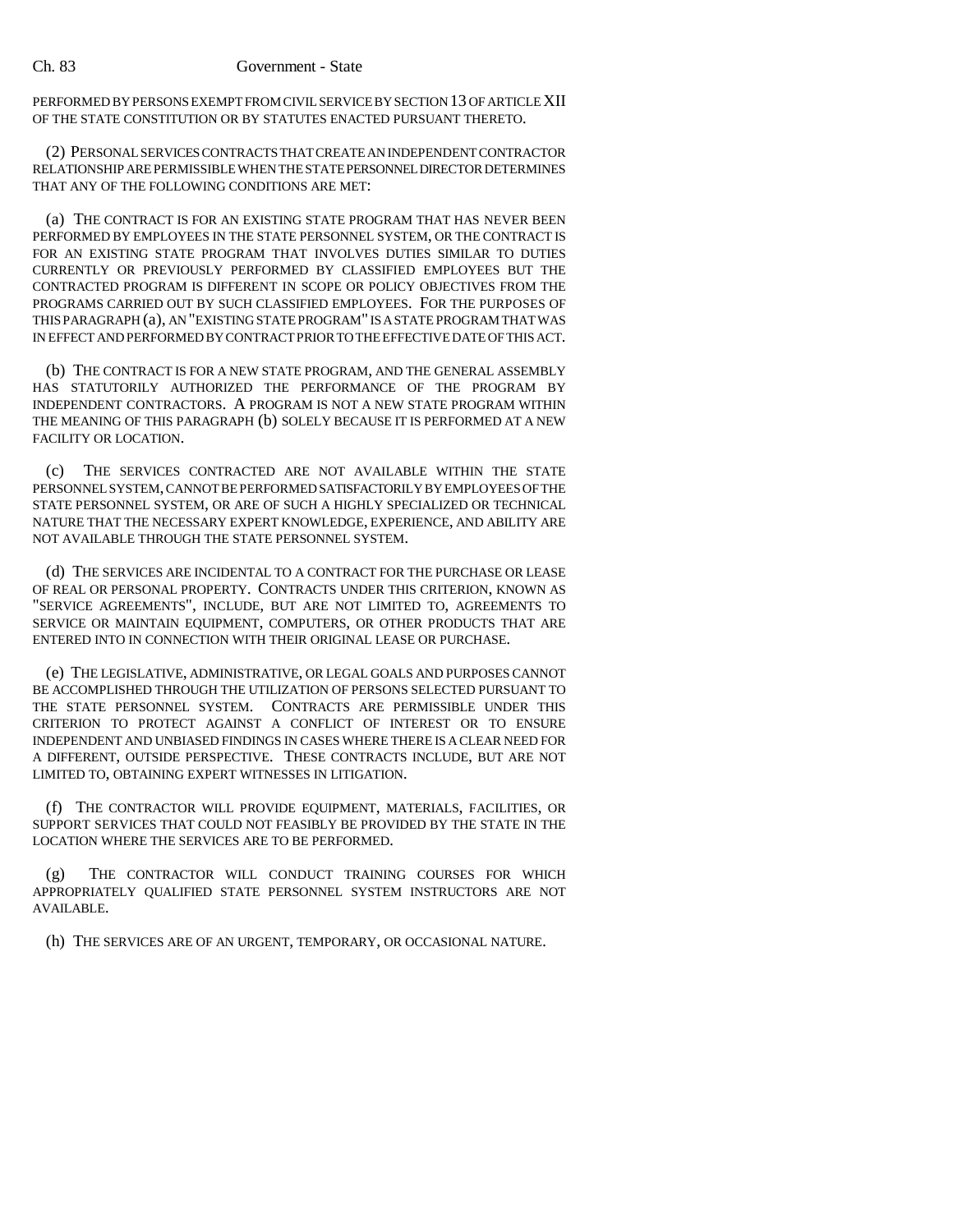(3) CONTRACTS FOR PURCHASED SERVICES, AS DETERMINED BY THE STATE PERSONNEL DIRECTOR, THAT CREATE AN INDEPENDENT CONTRACTOR RELATIONSHIP ARE PERMISSIBLE.

**24-50-505. Liability and immunity.** (1) THE CONTRACTOR SHALL ASSUME ALL LIABILITY ARISING FROM ITS OWN ACTS OR OMISSIONS UNDER ALL CONTRACTS ENTERED INTO PURSUANT TO THIS PART 5.

(2) THE SOVEREIGN IMMUNITY AND GOVERNMENTAL IMMUNITY OF THE CONTRACTING AGENCY SHALL NOT EXTEND TO THE CONTRACTOR, EXCEPT AS OTHERWISE PROVIDED BY LAW. NEITHER THE CONTRACTOR NOR THE INSURER OF THE CONTRACTOR MAY PLEAD THE DEFENSE OF SOVEREIGN IMMUNITY OR GOVERNMENTAL IMMUNITY IN ANY ACTION ARISING OUT OF THE PERFORMANCE OF THE CONTRACT.

**24-50-506. Applicability of other laws.** (1) IN ADDITION TO THE OTHER PROVISIONS OF THIS PART 5 THAT ARE INTENDED TO SAFEGUARD THE FUNDAMENTAL PRINCIPLES UNDERLYING THE STATE PERSONNEL SYSTEM, PERSONAL SERVICES CONTRACTS ENTERED INTO PURSUANT TO THIS ARTICLE ARE SUBJECT TO ALL OTHER APPLICABLE LAWS, WHICH MAY INCLUDE BUT ARE NOT NECESSARILY LIMITED TO THE FOLLOWING:

(a) STATE PROCUREMENT LAWS, INCLUDING THE FOLLOWING:

(I) THE PROVISIONS OF PART 14 OF ARTICLE 30 OF THIS TITLE; AND

(II) THE "PROCUREMENT CODE", ARTICLES 101 TO 112 OF THIS TITLE.

(b) LAWS GOVERNING FISCAL ADMINISTRATION BY THE STATE CONTROLLER, INCLUDING THE PROVISIONS OF PART 2 OF ARTICLE 30 OF THIS TITLE AND THE FISCAL RULES PROMULGATED THEREUNDER.

(c) LAWS GOVERNING THE MANAGEMENT OF STATE MONEYS BY THE STATE TREASURER, INCLUDING THE PROVISIONS OF ARTICLE 36 OF THIS TITLE.

(d) THE PROVISIONS OF ARTICLE 18 OF THIS TITLE ESTABLISHING STANDARDS OF CONDUCT FOR STATE OFFICERS AND EMPLOYEES.

**24-50-507. Conflict of interest.** (1) IN ADDITION TO ANY OTHER APPLICABLE LAWS, THE PROVISIONS OF THIS SECTION SHALL APPLY TO CONTRACTS ENTERED INTO PURSUANT TO THIS PART 5.

(2) (a) THE FOLLOWING INDIVIDUALS SHALL NOT SOLICIT OR ACCEPT, DIRECTLY OR INDIRECTLY, ANY PERSONAL BENEFIT OR PROMISE OF A BENEFIT FROM AN ENTITY OR A PERSON NEGOTIATING, DOING BUSINESS WITH, OR PLANNING, WITHIN THE INDIVIDUAL'S KNOWLEDGE, TO NEGOTIATE OR DO BUSINESS WITH THE CONTRACTING AGENCY:

(I) A MEMBER OF, OR ANY OTHER PERSON OR ENTITY UNDER CONTRACT WITH, ANY GOVERNMENTAL BODY THAT EXERCISES ANY FUNCTIONS OR RESPONSIBILITIES IN THE REVIEW OR APPROVAL OF THE UNDERTAKING OR CARRYING OUT OF THE PROJECT, INCLUDING BUT NOT LIMITED TO ANY EMPLOYEE OF THE CONTRACTING AGENCY OR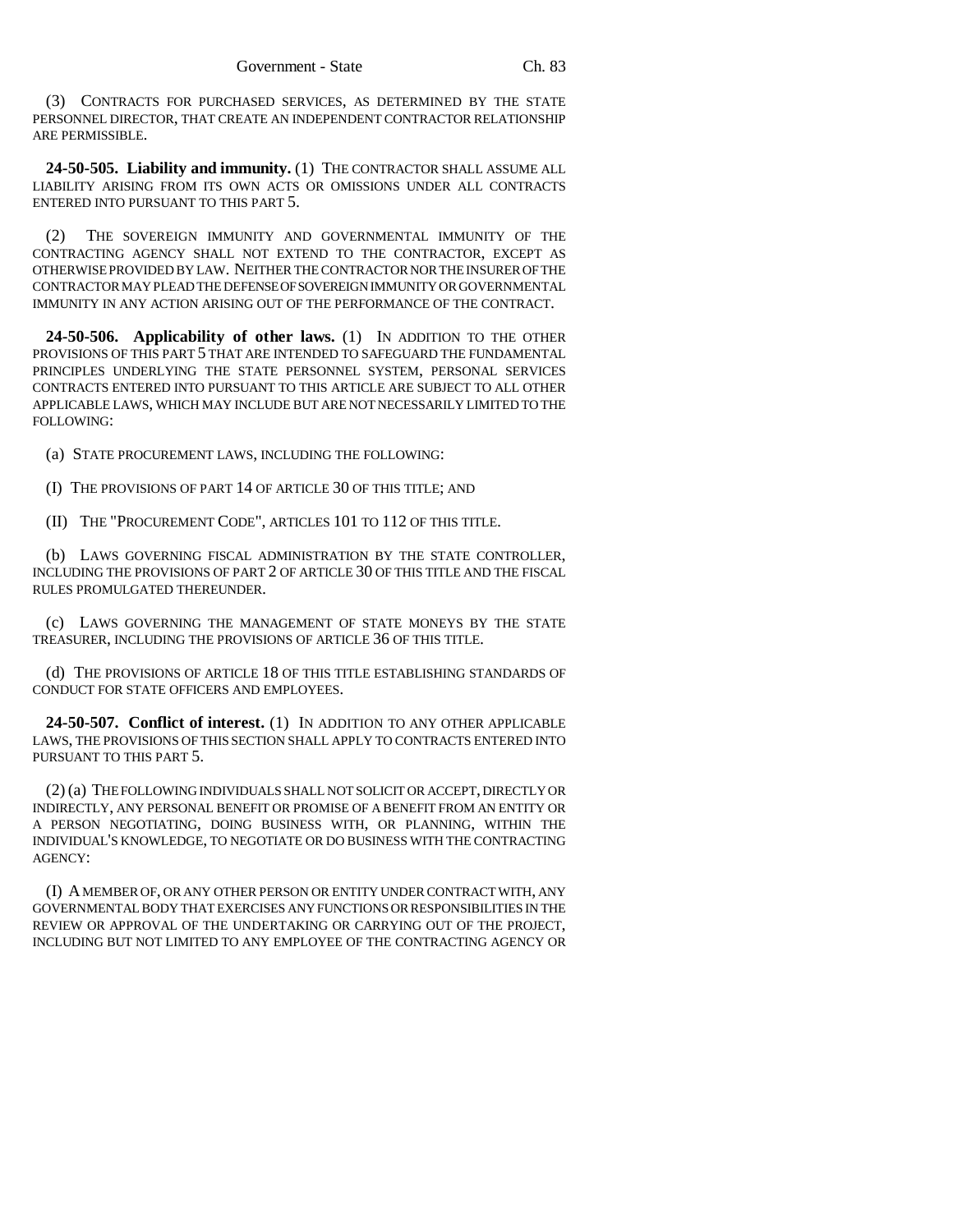## Ch. 83 Government - State

ANY PERSON SERVING AS THE MONITOR OF A PERSONAL SERVICES CONTRACT; OR

(II) A MEMBER OF THE IMMEDIATE FAMILY OF ANY INDIVIDUAL DESCRIBED IN SUBPARAGRAPH (I) OF THIS PARAGRAPH (a).

(b) NO INDIVIDUAL DESCRIBED IN PARAGRAPH (a) OF THIS SUBSECTION (2) SHALL USE HIS OR HER POSITION, INFLUENCE, OR INFORMATION CONCERNING SUCH NEGOTIATIONS, BUSINESS, OR PLANS TO BENEFIT HIMSELF OR HERSELF OR ANOTHER.

(3) A CONTRACTOR SHALL AGREE THAT, AT THE TIME OF CONTRACTING, THE CONTRACTOR HAS NO INTEREST AND SHALL NOT ACQUIRE ANY INTEREST, DIRECT OR INDIRECT, THAT WOULD CONFLICT IN ANY MANNER OR DEGREE WITH THE PERFORMANCE OF THE CONTRACTOR'S SERVICES. THE CONTRACTOR SHALL FURTHER COVENANT THAT, IN THE PERFORMANCE OF THE CONTRACT, THE CONTRACTOR SHALL NOT EMPLOY ANY PERSON HAVING ANY SUCH KNOWN INTERESTS.

**24-50-508. Intergovernmental agreements excluded.** IN ACCORDANCE WITH SECTION 18 (2) OF ARTICLE XIV OF THE STATE CONSTITUTION, CONTRACTS BETWEEN THE STATE AND ITS POLITICAL SUBDIVISIONS OR THE GOVERNMENT OF THE UNITED STATES, OR ANY COMBINATION THEREOF, SHALL NOT BE SUBJECT TO THE PROVISIONS OF THIS PART 5.

**24-50-509. Review of individual contracts by state personnel director - when not required.** THE STATE PERSONNEL DIRECTOR MAY APPROVE THE USE OF PERSONAL SERVICES CONTRACTS FOR ANY PROGRAM, WITHOUT THE NECESSITY OF REVIEWING THE INDIVIDUAL CONTRACTS, IF THE CONTRACTS ARE OF THE SAME TYPE AND IF THE STATE PERSONNEL DIRECTOR DETERMINES THAT SUCH CONTRACTS MEET THE REQUIREMENTS OF THIS PART 5.

**24-50-510. Annual report of contracts.** USING FORMS SUPPLIED BY THE STATE PERSONNEL DIRECTOR, EVERY STATE AGENCY SHALL SUBMIT TO THE STATE PERSONNEL DIRECTOR A REPORT NO LATER THAN SEPTEMBER 30 OF EACH YEAR SETTING FORTH THE TYPES AND DOLLAR VALUES OF CONTRACTS FOR SERVICES APPROVED DURING THE PRECEDING FISCAL YEAR. SUCH REPORT SHALL INCLUDE INFORMATION ON ANY CHANGES TO THE TYPES OR NUMBER OF CLASSIFIED POSITIONS IN THE STATE AGENCY AS A DIRECT RESULT OF CONTRACTS ENTERED INTO BY THE AGENCY. AS USED IN THIS SECTION, "STATE AGENCY" MEANS EVERY BOARD, BUREAU, COMMISSION, DEPARTMENT, INSTITUTION, DIVISION, OR SECTION OF STATE GOVERNMENT, INCLUDING INSTITUTIONS OF HIGHER EDUCATION.

**24-50-511. State personnel director procedures.** THE STATE PERSONNEL DIRECTOR SHALL PROMULGATE PROCEDURES TO IMPLEMENT THE POLICIES OF THIS PART 5. SUCH PROCEDURES SHALL INCLUDE, BUT NOT BE LIMITED TO, PROVISIONS FOR CONSIDERATION OF CONTRACTORS THAT UTILIZE A PREFERENCE FOR HIRING VETERANS OF MILITARY SERVICE AND AN ANNUAL CERTIFICATION PROCESS FOR ONGOING PERSONAL SERVICES CONTRACTS. IN PROMULGATING PROCEDURES GOVERNING THE ANALYSIS OF COST SAVINGS PURSUANT TO SECTION 24-50-503 (1), THE STATE PERSONNEL DIRECTOR SHALL CONSIDER THE RECOMMENDATIONS OF THE OFFICE OF STATE PLANNING AND BUDGETING.

**24-50-512. State personnel board rules.** THE STATE PERSONNEL BOARD MAY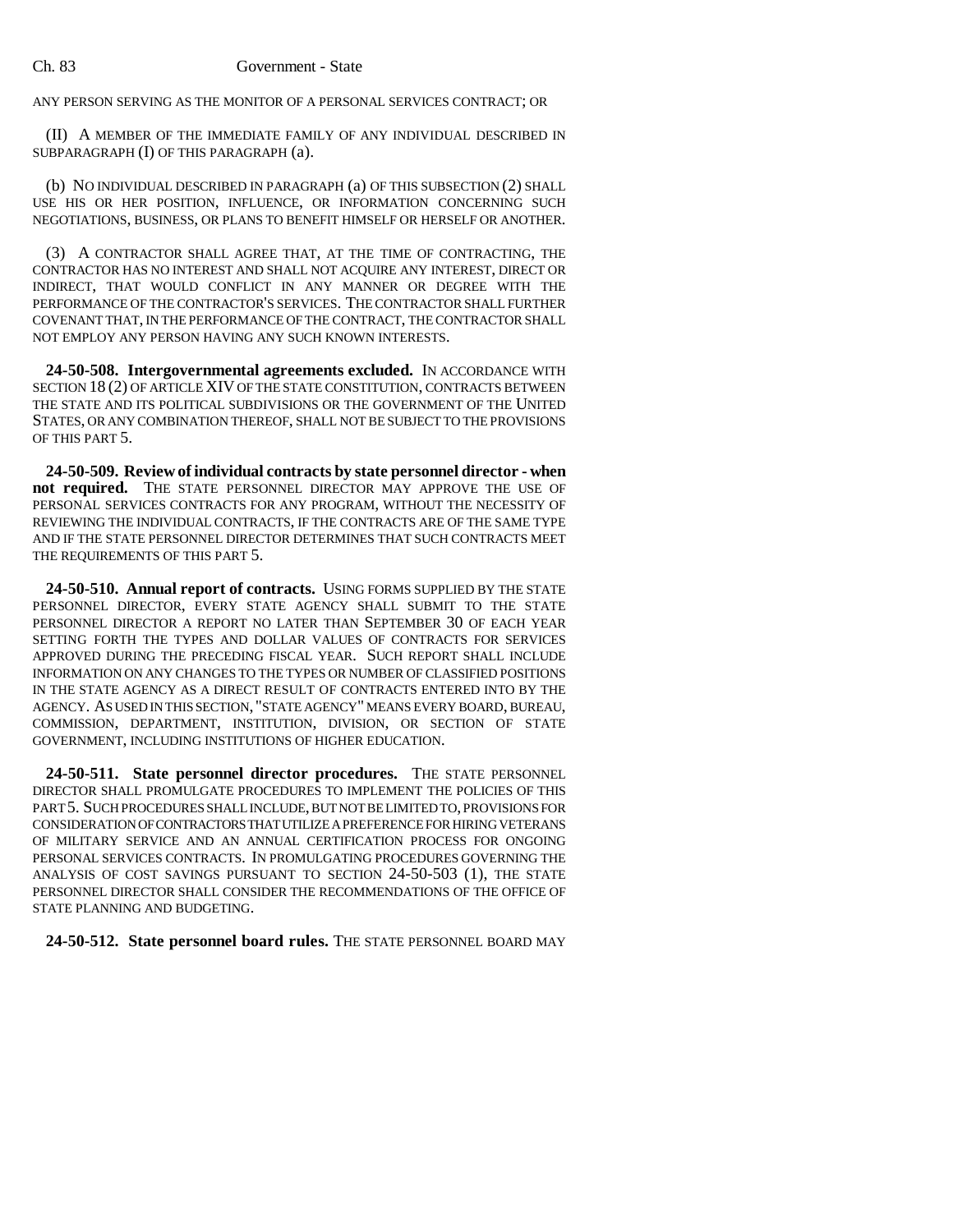PROMULGATE RULES CONSISTENT WITH THE POLICIES OF THIS PART 5.

**24-50-513. Contracts of six months or less - permitted.** PERSONAL SERVICES CONTRACTS FOR A TERM OF SIX MONTHS OR LESS THAT ARE NOT EXPECTED TO RECUR ON A REGULAR BASIS ARE PERMISSIBLE AND ARE NOT SUBJECT TO THIS PART 5.

**24-50-514. Repeal of part.** THIS PART 5 IS REPEALED, EFFECTIVE JULY 1, 1995.

**SECTION 2.** 24-50-128 (2) and (3), Colorado Revised Statutes, 1988 Repl. Vol., are repealed as follows:

**24-50-128. Certification required before salary paid.** (2) Contracts for personal services for a term longer than six months in duration shall be reviewed by the state personnel director to determine whether such positions should be brought into the state personnel system.

(3) It is declared to be the policy of the state that contracts for personal services which create an employer-employee relationship shall normally not be used to fill permanent or temporary positions in the state personnel system where the duties of such positions are classified and where such duties are commonly or historically performed by employees in regular positions under the state personnel system. If the duties of a position will not become a permanent assignment within the personnel system or if either a classification does not exist into which the position can properly be allocated or the nature of work is so unusual or specialized that there is no need to develop a permanent class specification, as determined by the state personnel director, the head of a principal department or college or university may seek approval of the state personnel director to enter into a personal service contract for such a position. A copy of each such contract must be forwarded to the state personnel director in the manner prescribed by the personnel director and prior to the effective date of the contract. The director shall have the authority to finally approve or disapprove such contracts, but the director may delegate the preliminary authority to enter into such contracts, if any of the criteria of this subsection (3) are met. If, upon review of the contract, the personnel director finds that none of such criteria exist, or that the personnel director determines that the position should be filled in accordance with the provisions of this part 1 and the rules on appointments adopted by the state personnel board, the state personnel director shall disapprove the filling of the position by contract. In no event shall the contract exceed six months in a twelve-month period, nor shall any person be employed longer than six calendar months in any twelve-month period through any combination of a contract and any other type of temporary appointment. The state personnel director shall, within ten days of receipt, approve or disapprove the submitted contract. If a personal service contract is entered into for such a permanent or temporary position in the face of disapproval of the state personnel director or without the forwarding of the contract in the prescribed manner, the contract shall be deemed void from the beginning, and the person appointed to such position shall be immediately terminated.

**SECTION 3. Severability.** If any provision of this act or the application thereof to any person or circumstance is held invalid, such invalidity shall not affect other provisions or applications of the act which can be given effect without the invalid provision or application, and to this end the provisions of this act are declared to be severable.